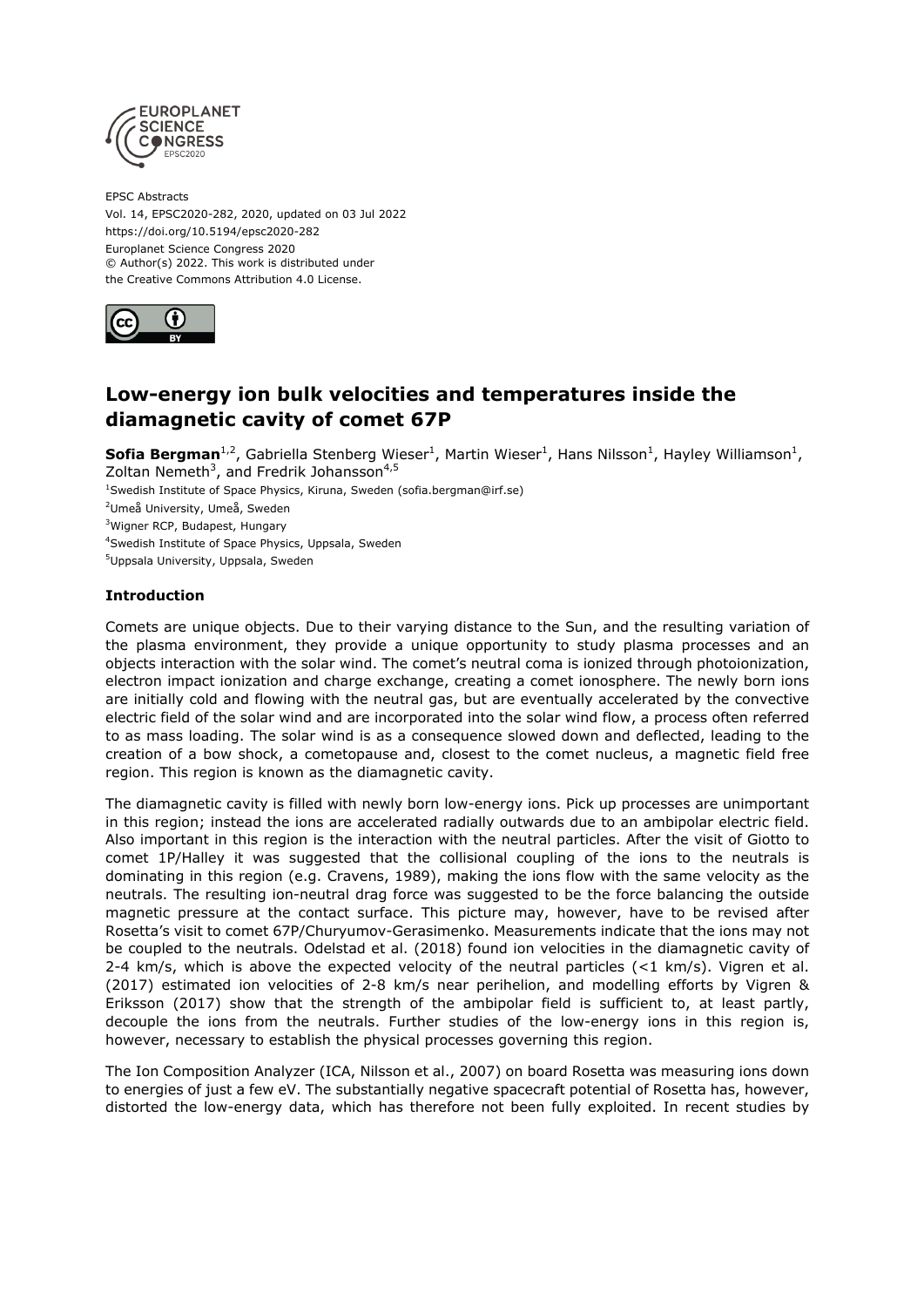Bergman et al. (2020a,b), the influence of the spacecraft potential has, however, been modelled, making it possible to study the low-energy ions in more detail. In the current study we aim to use the method developed by Bergman et al. (2020a,b) to estimate the bulk velocity, temperature and flow direction of the low-energy ions observed by ICA inside the diamagnetic cavity.

## **Method**

## Data

ICA is a mass resolving ion spectrometer, measuring the three-dimensional distribution function of positive ions within an energy range of a few eV/q to 40 keV/q. The nominal FOV is 360°x90°, and the time resolution is 192 seconds. During the mission ICA was occasionally run in a mode with a higher time resolution of 4 seconds. In this mode, the instrument is measuring in 2D and only sweeps over the lowest energies (up to  $\sim80$  eV). Fast changes in the low-energy ion environment can then be captured. In this study, we only use data obtained with this high time resolution mode. In total  $\sim$ 80 events of high time resolution data have been obtained by ICA inside the diamagnetic cavity. One energy-time spectrogram is, as an example, shown in Figure 1.



Figure 1. Energy-time spectrogram from ICA obtained with the high time resolution mode. Between the white dashed lines the spacecraft was located within the diamagnetic cavity.

## Simulations

We use the Spacecraft Plasma Interaction Software (SPIS, Thiébault et al., 2013), and the method developed by Bergman et al. (2020a,b), to model the distortion of the velocity distribution of the lowenergy ions, caused by the negatively charged spacecraft. The principle is illustrated in Figure 2. From an initially Maxwellian velocity distribution with bulk velocity v and temperature T, the model provides a resulting detected energy distribution and a flux distribution over the azimuthal sectors of the instrument. By comparing the model results for different bulk velocity-temperature combinations to the ICA data, conclusions can be drawn about the initial velocity distribution of the detected ions.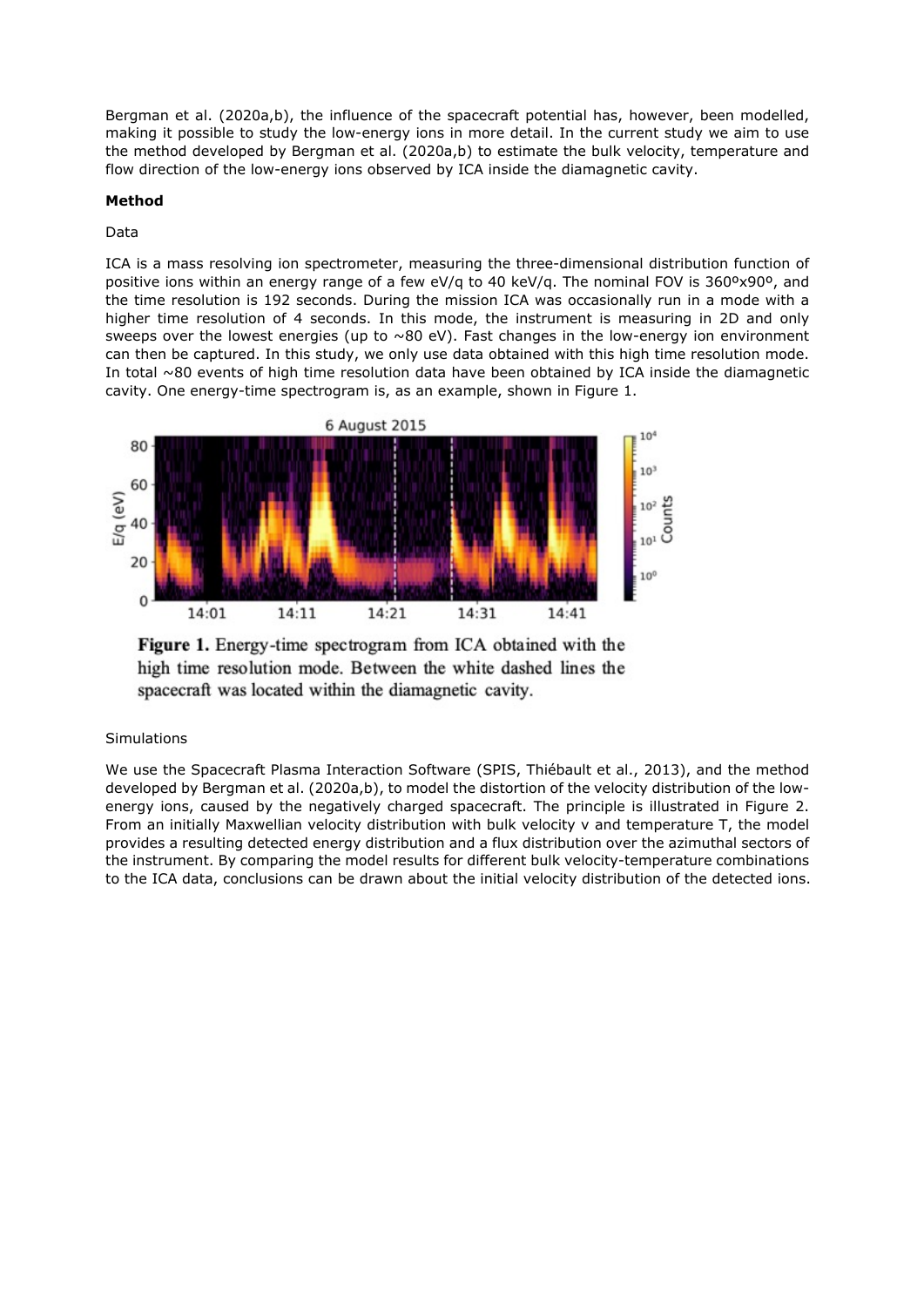

Figure 2. Simulation principle. An initially Maxwellian velocity distribution with bulk velocity v and temperature T results in a detected energy spectrum and azimuthal sector distribution depending on the relation between v and T and the value of the spacecraft potential Us/c. In this example  $v = 4$  km/s (in the  $-z$  direction, between sector 4 and 5),  $T = 2$  eV and  $U_{s/c}$  = -10 V.

#### **Expected Results**

In this presentation, we will show the most probable bulk speeds and temperatures of the lowenergy ions inside the diamagnetic cavity, as estimated from the ICA data. We will also use the simulation results from Bergman et al. (2020a,b) to estimate the flow direction of the ions.

#### **Acknowledgements**

The work of S. Bergman is supported by the Swedish National Space Agency through grant 130/16.

#### **References**

Bergman, S. et al. (2020a). *JGR: Space Physics, 125.* doi: 10.1029/2019JA027478

Bergman, S. et al. (2020b). *JGR: Space Physics, 125.* doi: 10.1029/2019JA027870

Cravens, T. (1989). *JGR, 94*(A11). doi: 10.1029/JA094iA11p15025

Nilsson, H. et al. (2007). *Space Science Reviews, 128*. doi: 10.1007/s11214-006-9031-z

Odelstad, E. et al. (2018). *JGR: Space Physics, 123*. doi: 10.1029/2018JA025542

Thiébault, B. et al. (2013). *SPIS 5.1 User Manual.*